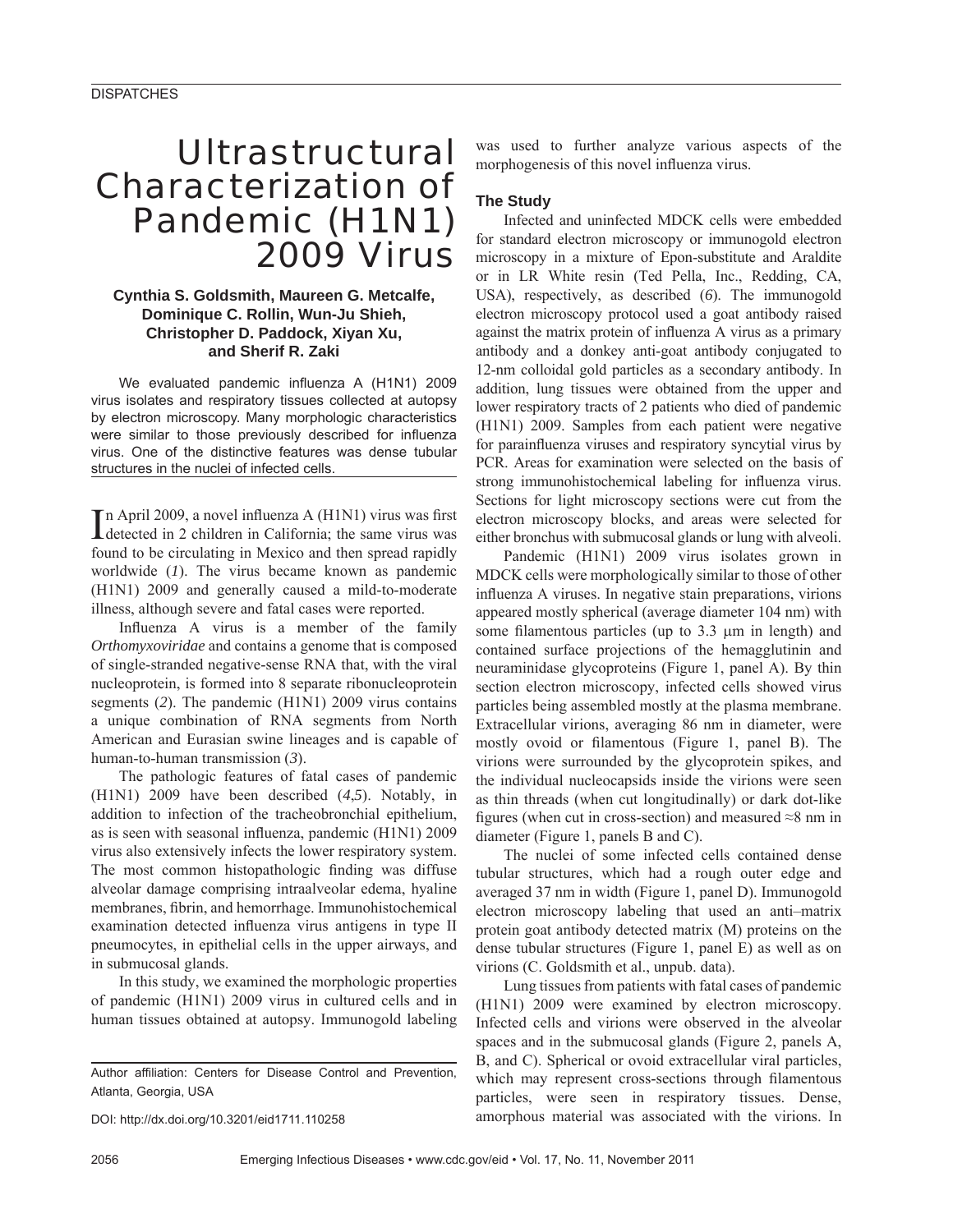

Figure 1. Electron microscopy of pandemic (H1N1) 2009 virus. A) Negatively stained virions grown in MDCK cells showing spherical particles with distinct surface projections. Scale bar = 100 nm. B) Filamentous and ovoid particles assembling at the plasma membrane. Scale bar = 100 nm. C) Extracellular particles showing internal nucleocapsids, seen in cross-section, surrounded by an envelope with prominent spikes. Note all 8 nucleocapsids present in 1 virion (arrow). Scale bar = 100 nm. D) Dense tubules (arrow), which were found in the nuclei of some MDCK-infected cells. Arrowhead, nuclear envelope. Scale bar = 100 nm. E) Immunogold labeling of the nuclear tubules by using an antibody against the matrix protein. Scale bar = 100 nm.

addition, intranuclear dense tubules, similar to those seen in tissue culture–infected cells, were recognized in infected cells (Figure 2, panel D).

### **Conclusions**

This study shows that the morphologic features of pandemic (H1N1) 2009 virus in infected cells were similar to other members of the family *Orthomyxoviridae* (*7*). Enveloped particles, either spherical or filamentous, were surrounded by a fringe of surface projections and enclosed viral nucleocapsids. As is typical for influenza viruses, virions assembled and budded at the plasma membrane. In addition, inclusions consisting of dense tubules were seen in the nuclei of some infected cells in cell culture and tissues collected during autopsy. Although intranuclear dense tubules have been previously reported for other influenza A-infected cells, these were either smooth or helical (*8,9*). Of note, the dense tubules in the nuclei of pandemic (H1N1) 2009–infected cells were much larger (37 nm vs. 8 nm) and did not resemble the more thread-like nucleocapsids of influenza virus.

Of particular interest is the labeling of the nuclear dense structures in pandemic (H1N1) 2009–infected cells by an antibody directed against the matrix protein. M1 serves as the matrix protein during the formation of viral particles. The M1 protein is also transported from the cytoplasm into the nucleus during viral replication and, in conjunction with nonstructural protein 2, is involved in the export of the ribonucleoproteins out of the nucleus (*10*,*11*). The immunolabeling of the dense tubular structures seen in the pandemic (H1N1) 2009–infected cells reported here confirms the presence of matrix protein in the nuclei of infected cells.

Generally, freshly isolated viruses from human tissues are predominantly filamentous, whereas laboratory-adapted strains are predominantly spherical (*12*). This study and other recent reports of early isolates of pandemic (H1N1) 2009 revealed both spherical and filamentous forms  $(4,13)$ . Similarly, in this study, mostly spherical particles were found in lung autopsy tissues, whereas filamentous particles were as described by Nakajima et al. (4). The determinants of influenza virus morphology, i.e., spherical versus filamentous, have been evaluated by many researchers and found to be influenced by the M1 and M2 proteins and by polarization of the host cell (14,15). The biological relevance of finding both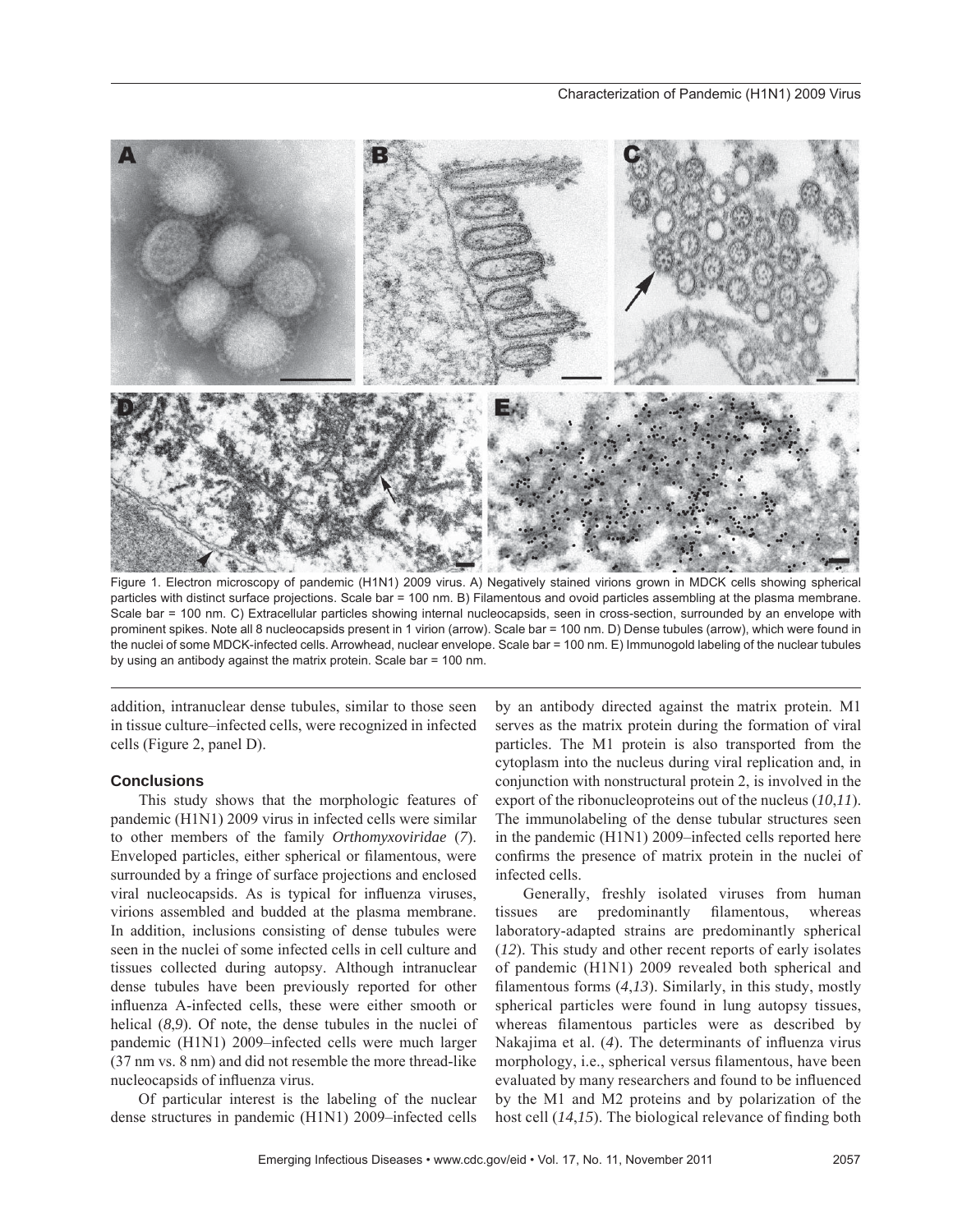

Figure 2. Spherical and ovoid extracellular pandemic (H1N1) 2009 virus particles in human lung tissue found in the alveolar space (A) and in a submucosal gland (B). Nucleocapsids and surface projections are visible on some virions. Note the dense material (arrows) associated with the particles. Scale bars = 100 nm. C) Low-power magnification of the aggregation of virus particles seen in panel B, showing virions (box) in the mucus of the submucosal gland. Scale bar =  $1 \mu m$ . D) Dense tubules (arrow) found in the nucleus of an infected cell in alveolar space. Scale  $bar = 100$  nm.

spherical and filamentous particles in autopsy tissues and in early isolates of pandemic (H1N1) 2009 virus requires further studies.

Another distinctive feature of pandemic (H1N1) 2009 virus was infection of the lower respiratory tract, as evidenced by the presence of viral particles in the alveoli. This finding helps explain the diffuse alveolar damage associated with hyaline membranes seen in severe cases of infection. Pandemic (H1N1) 2009 virus particles were also found in the mucus of the submucosal glands and may play a major role in human-to-human transmission through aerosolization of respiratory secretions.

Pandemic (H1N1) 2009 virus was the causative agent of the first influenza pandemic since 1968, and much has been learned since the pandemic began. However, there is still much to be elucidated about this emerging virus, and electron microscopic studies have revealed distinctive features of the pandemic (H1N1) 2009 virus that may help in understanding its morphogenesis and pathogenesis.

#### **Acknowledgments**

We are grateful to Amy Denison for assistance with PCRs and Rongbao Gao for assistance with virus isolation.

Ms Goldsmith is an electron microscopist in the Infectious Diseases Pathology Branch, Division of High-Consequence Pathogens and Pathology, National Center for Emerging and Zoonotic Infectious Diseases, Centers for Disease Control and Prevention. Her interests include diagnostic virology, emerging infectious diseases, and the study of the replication and morphogenesis of viruses and other human pathogens.

### **References**

- 1. Dawood FS, Jain S, Finelli L, Shaw MW, Lindstrom S, Garten RJ, et al. Emergence of a novel swine-origin influenza A (H1N1) virus in humans [erratum in N Engl J Med. 2009;361:102]. N Engl J Med. 2009;360:2605–15. doi:10.1056/NEJMoa0903810
- 2. Noda T, Sagara H, Yen A, Takada A, Kida H, Cheng RH, et al. Architecture of ribonucleoprotein complexes in influenza A virus particles. Nature. 2006;439:490–2. doi:10.1038/nature04378
- 3. Garten RJ, Davis CT, Russell CA, Shu B, Lindstrom S, Balish A, et al. Antigenic and genetic characteristics of swine-origin 2009 A(H1N1) influenza viruses circulating in humans. Science. 2009;325:197–201. doi:10.1126/science.1176225
- 4. Nakajima N, Hata S, Sato Y, Tobiume M, Katano H, Kaneko K, et al. The first autopsy case of pandemic influenza  $(A/H1N1pdm)$  virus infection in Japan: detection of a high copy number of the virus in type II alveolar epithelial cells by pathological and virological examination. Jpn J Infect Dis. 2010;63:67–71.